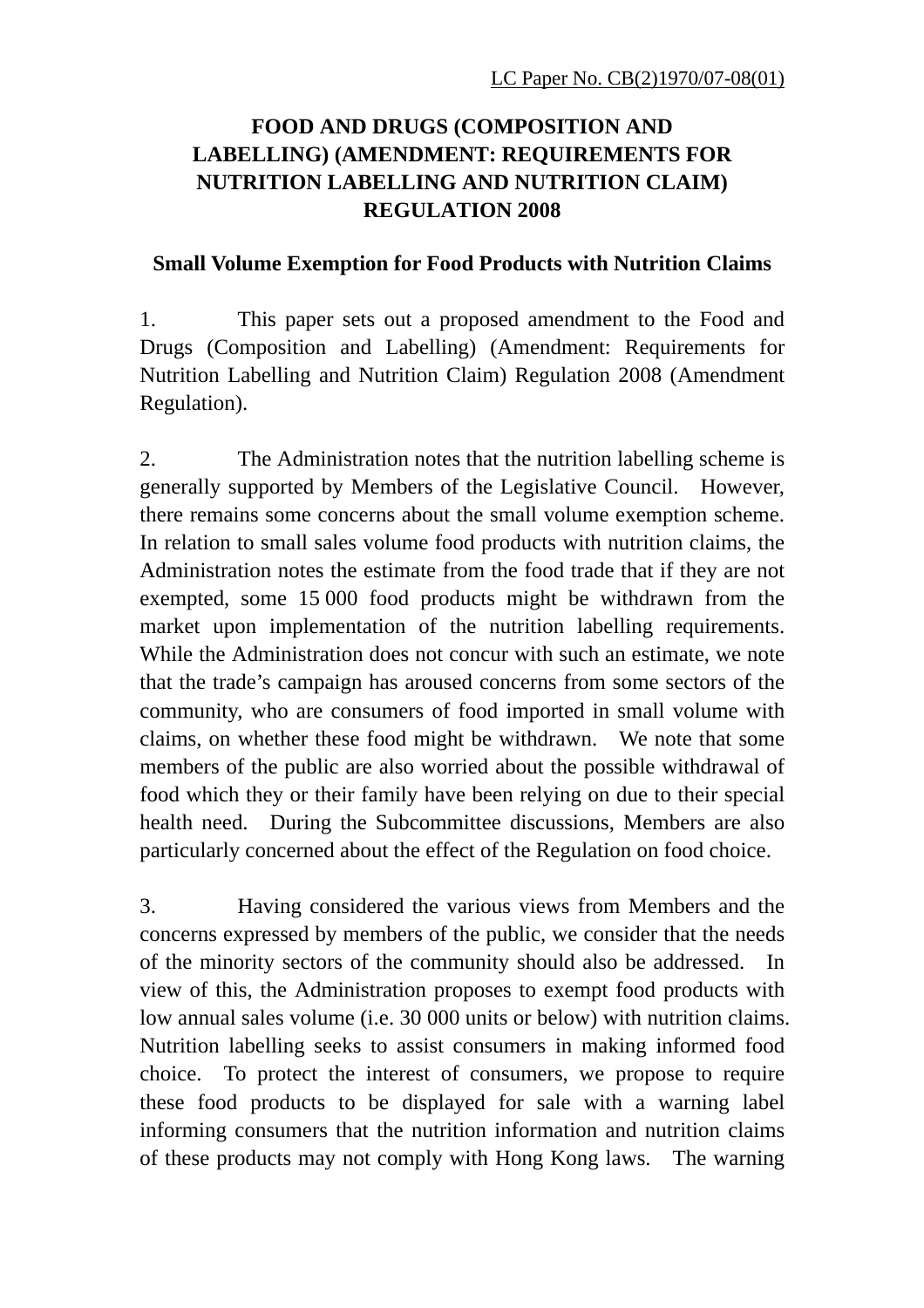label, in bilingual format, should be securely affixed to or form part of its container and be displayed in a conspicuous and easily legible manner. With the warning label, consumers should exercise their decision whether to buy these products on an informed basis. We understand that small volume food products with claims take up about 2.5% of the prepackaged food market in terms of volume. Through this arrangement, we hope to strike a delicate balance between the consumers' right to information and food choice.

4. The proposed wording of the warning label are as follows –

# **HKSARG Warning Nutrition labelling exempted Nutrition label and claims for this product may not comply with Hong Kong laws**

# 香港特區政府忠告 豁免營養標籤 此產品的營養標籤及聲稱未必符合香港法律

Each product under the small volume exemption scheme will be granted an exemption number and this number should either be clearly marked on the warning label affixed to each product or displayed in close proximity to the place where the food is displayed for sale.

5. Given the warning nature of the label, we will stipulate in the law that the label should be in bilingual format. We will also stipulate that the design, form and size (including font size of the words) of the warning label would have to be as specified by the Authority, as set out in Annex A.

6. Part 2 of Schedule 6 of the Amendment Regulation regarding application procedures for small volume exemption would apply equally to products with nutrition claims.

7. Under the Amendment Regulation, the nutrition labelling scheme will commence on 1 July 2010. The Administration will review the operation of the warning label arrangement for the small volume

2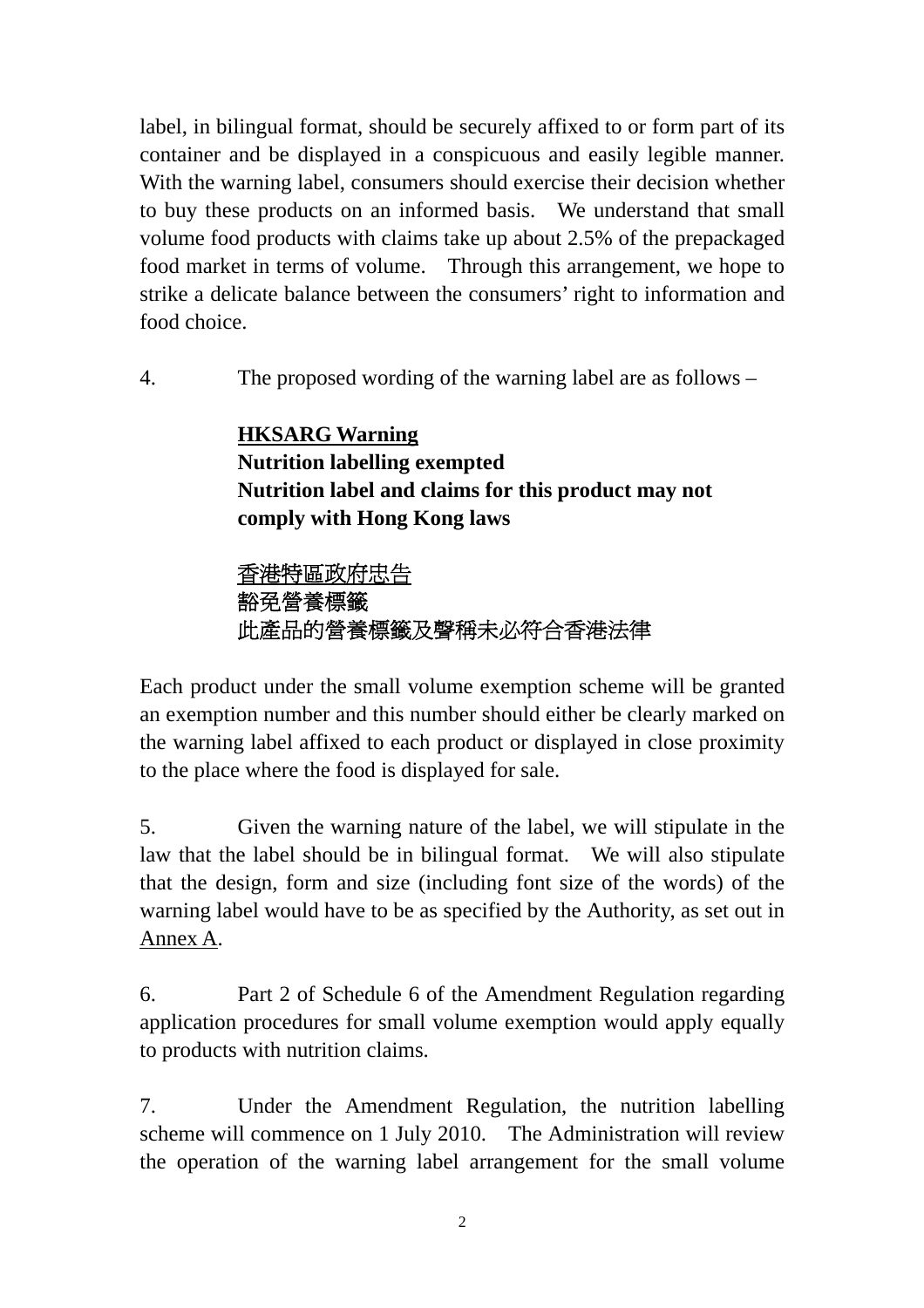exemption products with claims within one year after implementation of the nutrition labelling scheme.

8. Amendments will be made to the new section 4B of and the new Schedule 6 to the Regulation. The draft Resolution which sets out the proposed amendments is at Annex B. Some minor polishing up and consequential amendments are also added to the draft and all amendments to the last draft have been marked up in revision mode for ease of reference.

Food and Health Bureau May 2008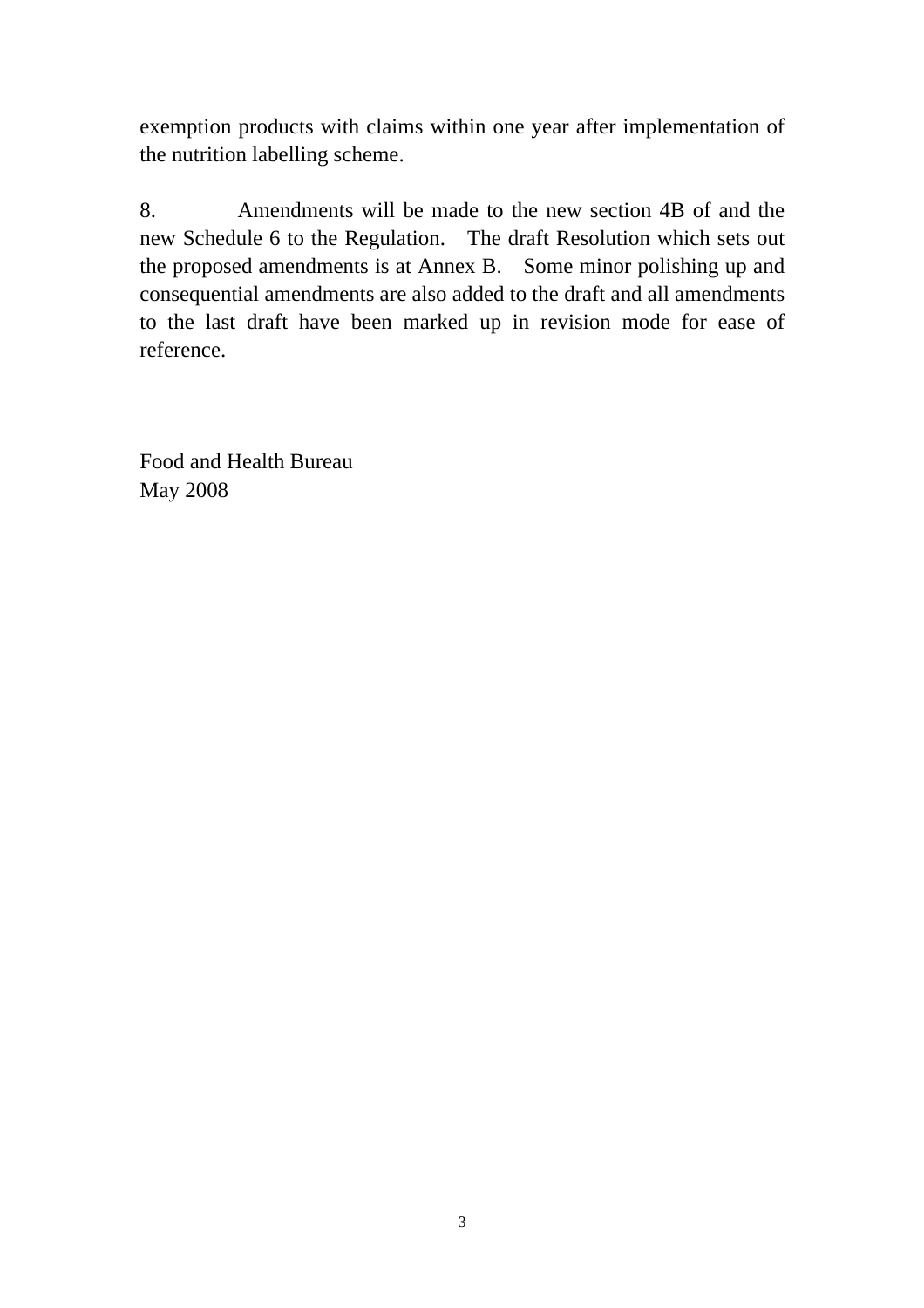## **Annex A**

# **Sample of warning label for products with claims under small volume exemption**

### (A) Requirements

- Bilingual
- Type sizes: No smaller than 10 point (or no smaller than 6 point, if the total surface area of the food package is smaller than  $200 \text{ cm}^2$ )
- Underline heading of "HKSARG Warning"
- Wording to be surrounded by a line as demarcation

## (B) Samples (wordings in required type size)

## *(1) With Exemption No. Separately Displayed*

*(i) Products with package of total surface area of 200 cm<sup>2</sup> or more* 

HKSARG Warning 香港特區政府忠告 Nutrition labelling exempted 豁免營養標籤 Nutrition label and claims on this product may not comply with Hong Kong laws 此產品的營養標籤及聲稱未必符合香港法律

*(ii) Products with package of total surface area smaller than 200 cm<sup>2</sup>*

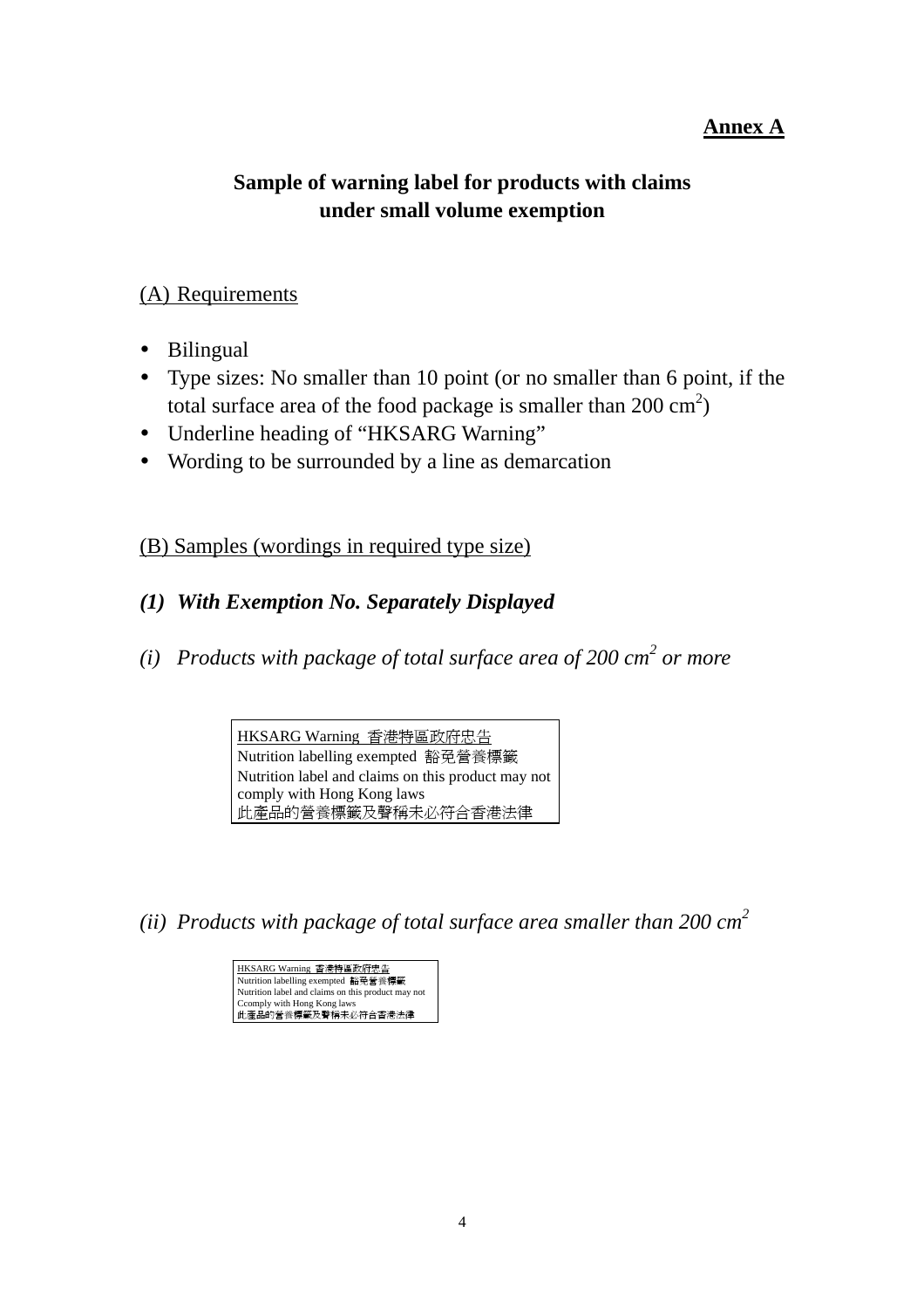## *(2) With Exemption No. Marked on Warning Label*

*(i) Products with package of total surface area of 200 cm<sup>2</sup> or more* 

HKSARG Warning 香港特區政府忠告 Nutrition labelling exempted 豁免營養標籤 Nutrition label and claims on this product may not comply with Hong Kong laws 此產品的營養標籤及聲稱未必符合香港法律 Exemption No. 豁免編號: 1234

*(ii) Products with package of total surface area smaller than 200 cm<sup>2</sup>*

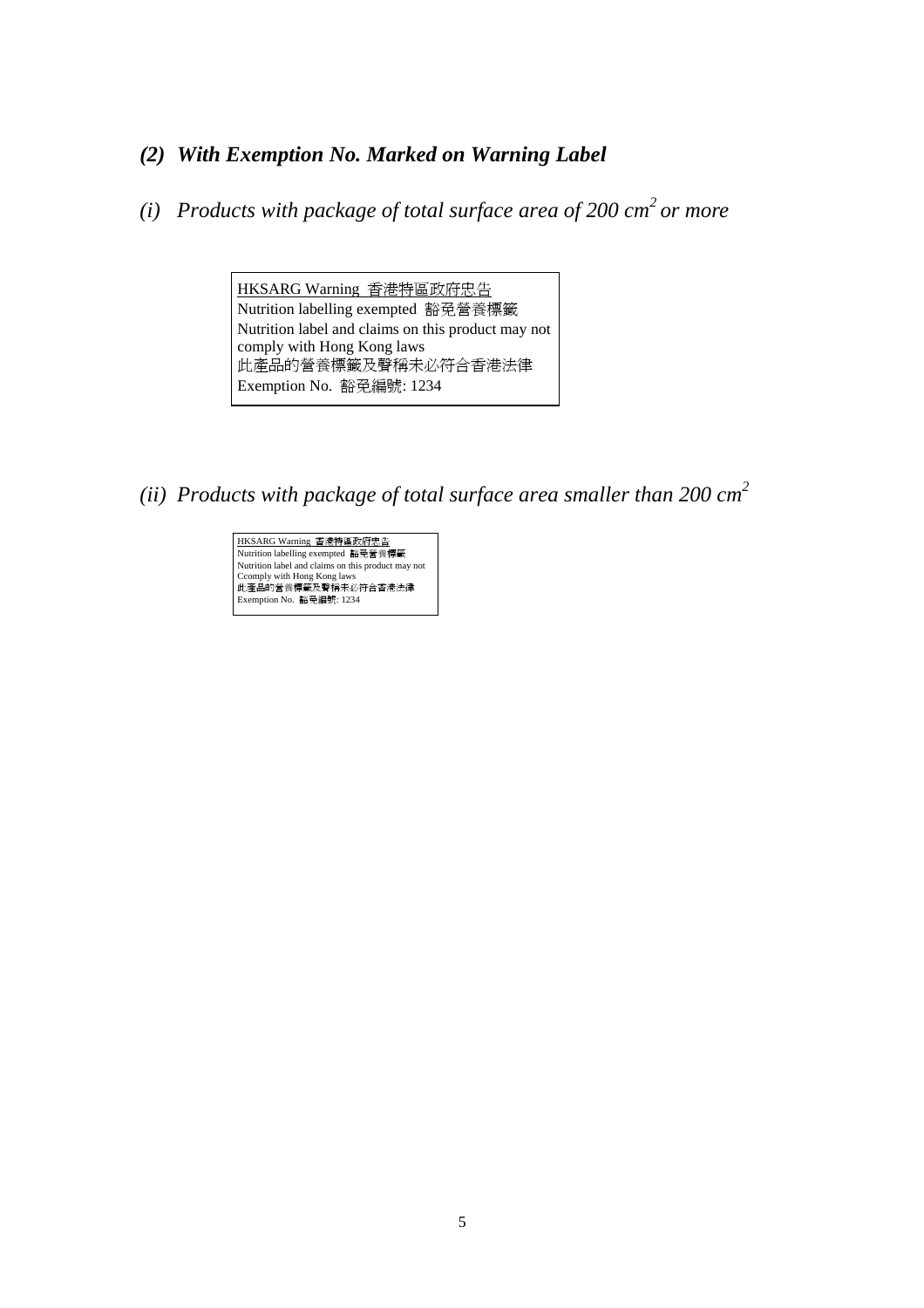#### **Annex B**

DM #152707 v3A/Emma Wong/Leonora Ip  $1^{\text{st}}$  draft:  $6.5.2008$ 2<sup>nd</sup> draft: 7.5.2008 3<sup>rd</sup> draft: 8.5.2008 3<sup>rd</sup> (revised) draft: 8.5.2008 4th draft: 14.5.2008 4<sup>th</sup> (revised) draft: 16.5.2008

#### INTERPRETATION AND GENERAL CLAUSES ORDINANCE

#### **RESOLUTION OF THE LEGISLATIVE COUNCIL**

#### FOOD AND DRUGS (COMPOSITION AND LABELLING) (AMENDMENT: REQUIREMENTS FOR NUTRITION LABELLING AND NUTRITION CLAIM) REGULATION 2008

 Resolution made and passed by the Legislative Council under section 34(2) of the Interpretation and General Clauses Ordinance (Cap. 1) on May 2008.

- RESOLVED that the Food and Drugs (Composition and Labelling) (Amendment: Requirements for Nutrition Labelling and Nutrition Claim) Regulation 2008, published in the Gazette as Legal Notice No. 69 of 2008 and laid on the table of the Legislative Council on 9 April 2008, be amended -
	- (a) in section 2(3), in the new definition of "nutrition claim", by adding ", subject to paragraph (3)" after "(營養聲稱)";
	- (b) in section 2, by adding –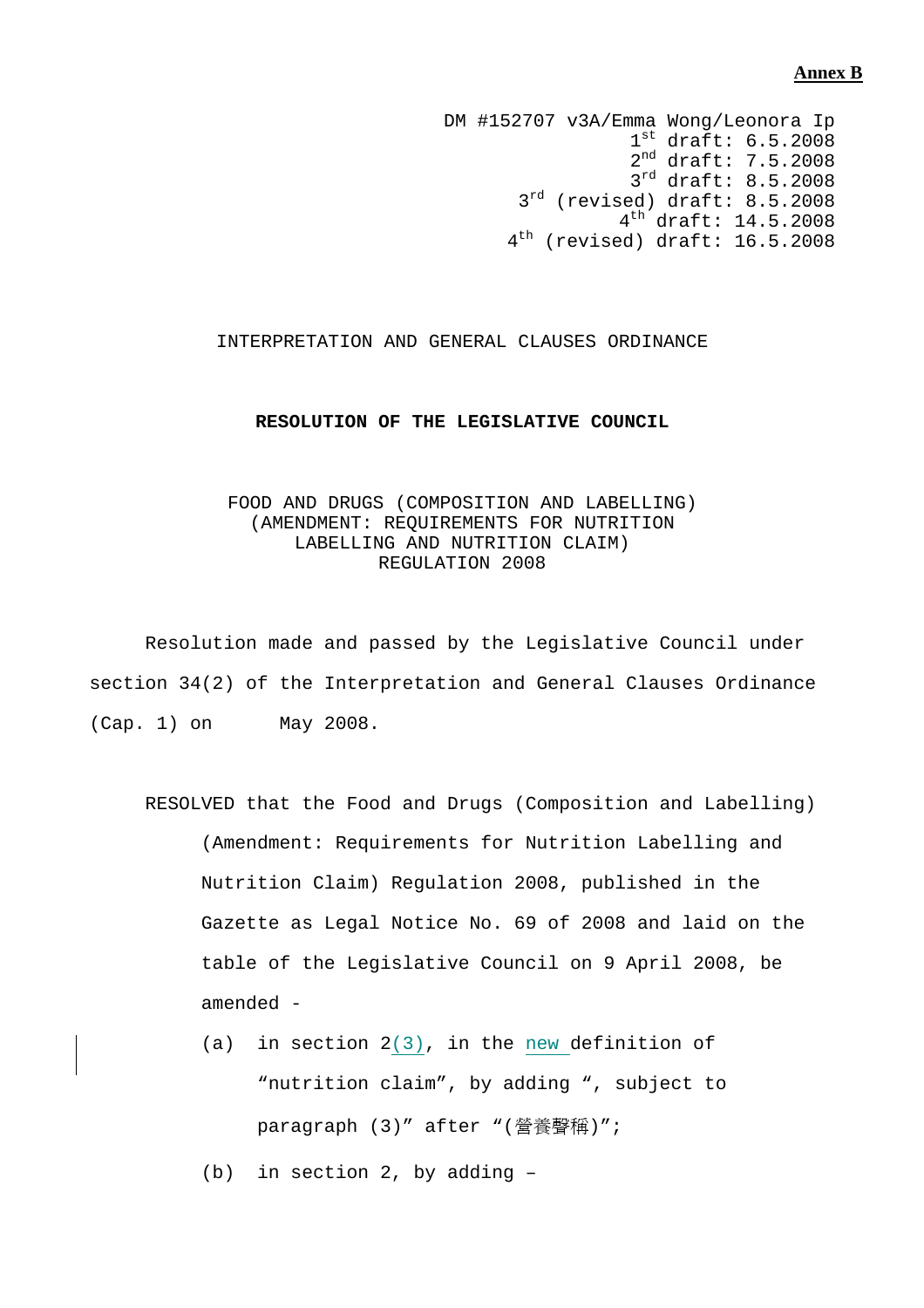"(4) Regulation 2 is amended by adding – "(3) For the purposes of these regulations, the following do not constitute a nutrition claim –

- (a) mention of any nutrient content in a list of ingredients required by section 2 of Schedule 3;
- (b) any quantitative or qualitative declaration of any nutrient content specified in section 2(4E)(a) of Schedule 3;
- (c) other quantitative or qualitative declaration of energy value or any nutrient content required by law;
- (d) any quantitative or qualitative declaration of change in nutritional value due to genetically modified process;
- (e) any claim forming part of the name, brand name or trade mark of a prepackaged food; and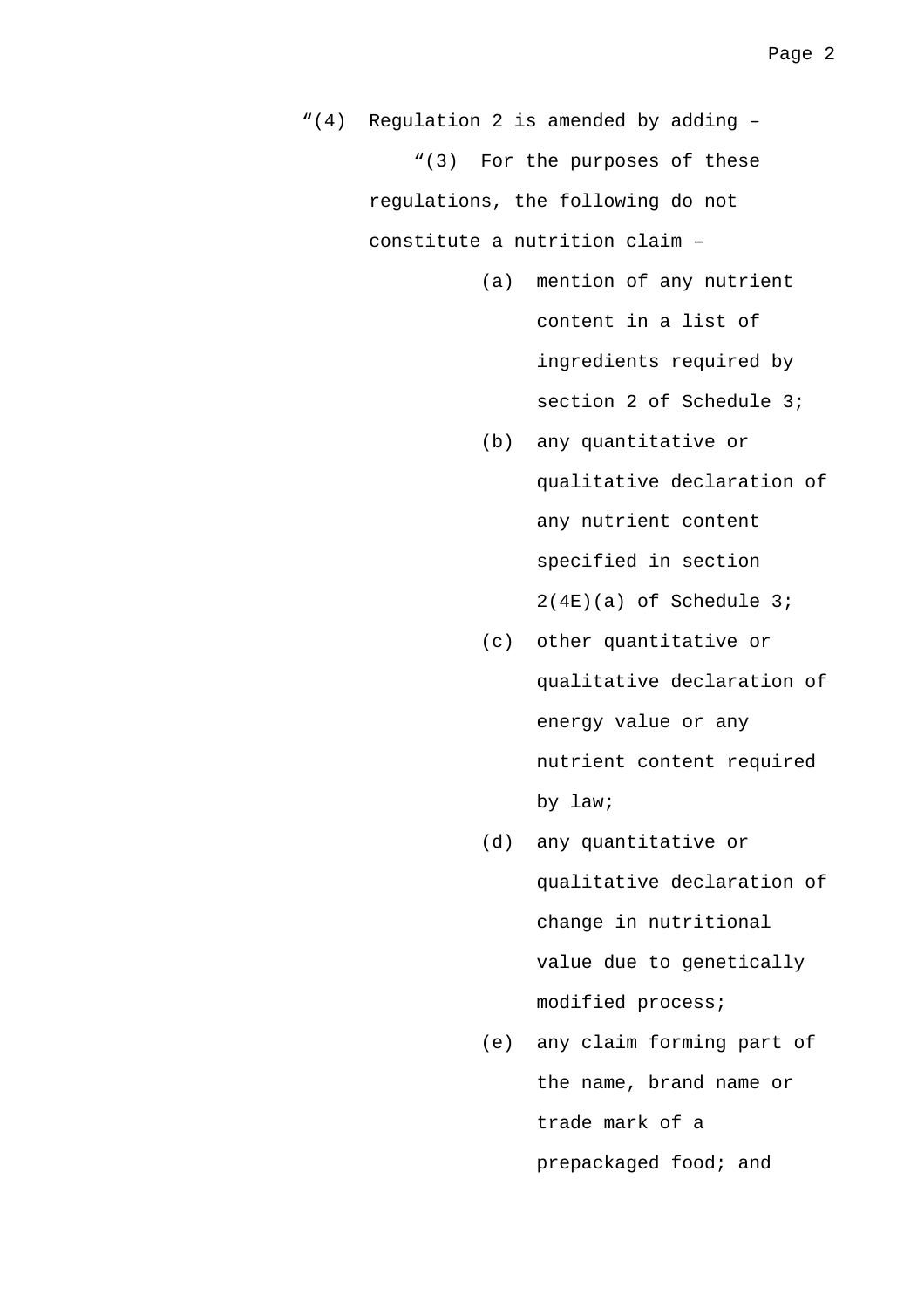- (f) any quantitative declaration of energy value or any nutrient content contained in a prepackaged food which –
	- (i) is expressed
		- (A) as an actual amount; or
		- (B) in any manner specified in section 2 or 3
			- of Schedule 5;

and

(ii) does not place any

special emphasis on

the high content,

low content,

presence or absence

of energy or that

nutrient contained

in the food.".";

 $(c)$  in section 4, by repealing the new section regulation  $4B(4)$   $\leftrightarrow$  and substituting -

"(a) any item in respect of which an exemption has been granted under section 1 of Part 2 of Schedule 6 is not labelled or displayed for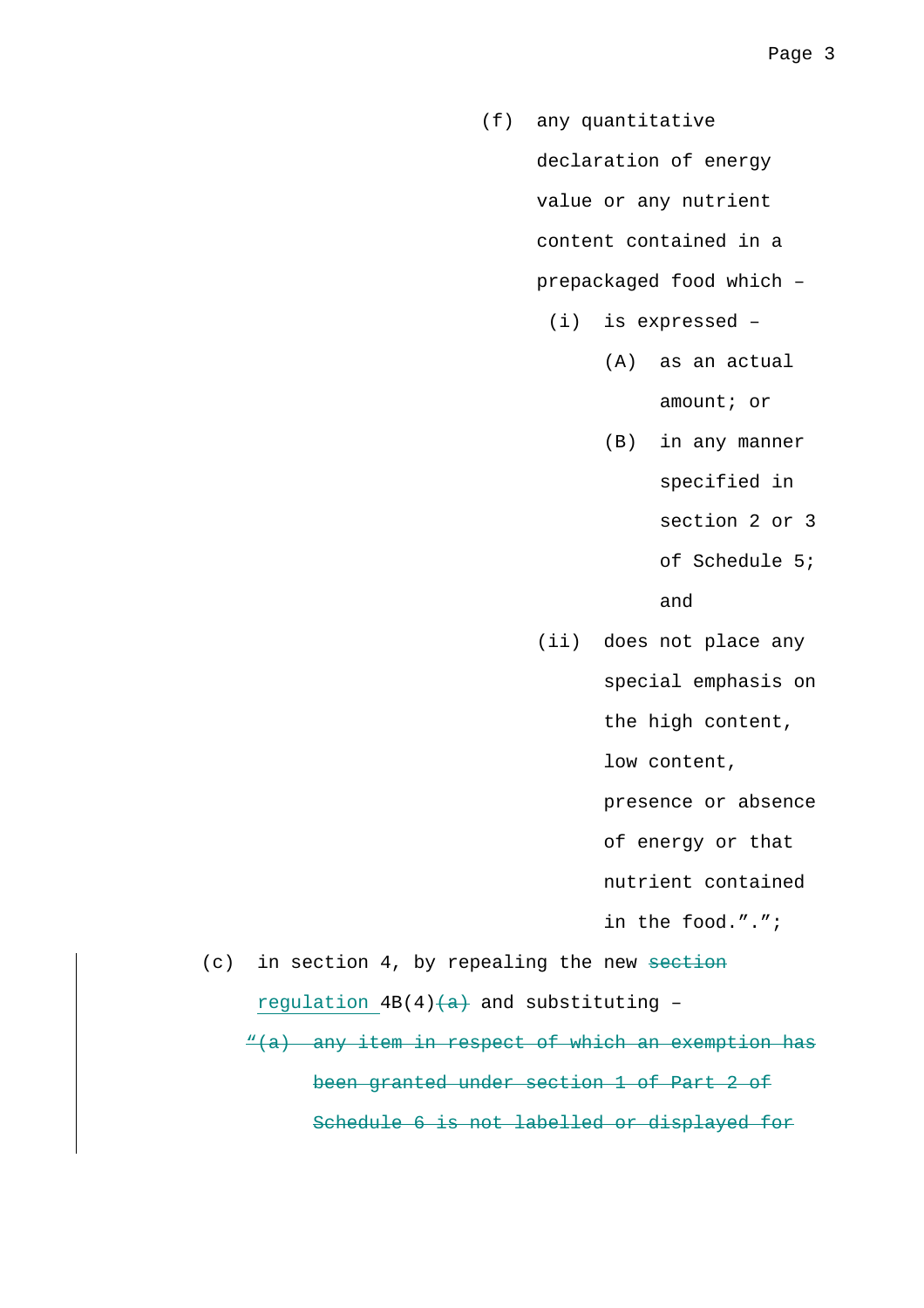sale in the manner specified in section 2A of that Part; or";

"(4) If any item in respect of which an exemption has been granted under Part 2 of Schedule 6 is displayed for sale in contravention of section 2A of that Part, paragraph (1) shall apply in relation to such item.";

- (d) in section 4, in the new regulation 4B(5), by repealing "paragraph (6)" and substituting "paragraphs (5A) and (6)";
- (e) in section 4, in the new regulation 4B, by adding "(5A) Any item in respect of which an exemption has been granted under Part 2 of Schedule 6, except an item displayed for sale in contravention of section 2A of that Part, shall be exempt from the requirement of paragraph (5).";
- (f) in section 5, by adding –

" $(67A)$  Regulation 5(3) is amended, in the Chinese text, by repealing "依照上述方式" and substituting "遵照符合上述規定".";

- (g) in section  $8(1)$ , by adding "2," before "4A  $&i$ ";
- (h) in section 10, in the new section  $4(3)$  of Part 1 of Schedule 5, by repealing "Schedule" and substituting "Part";
- (i) in section 10, by repealing the new section 5 of Part 2 of Schedule 5;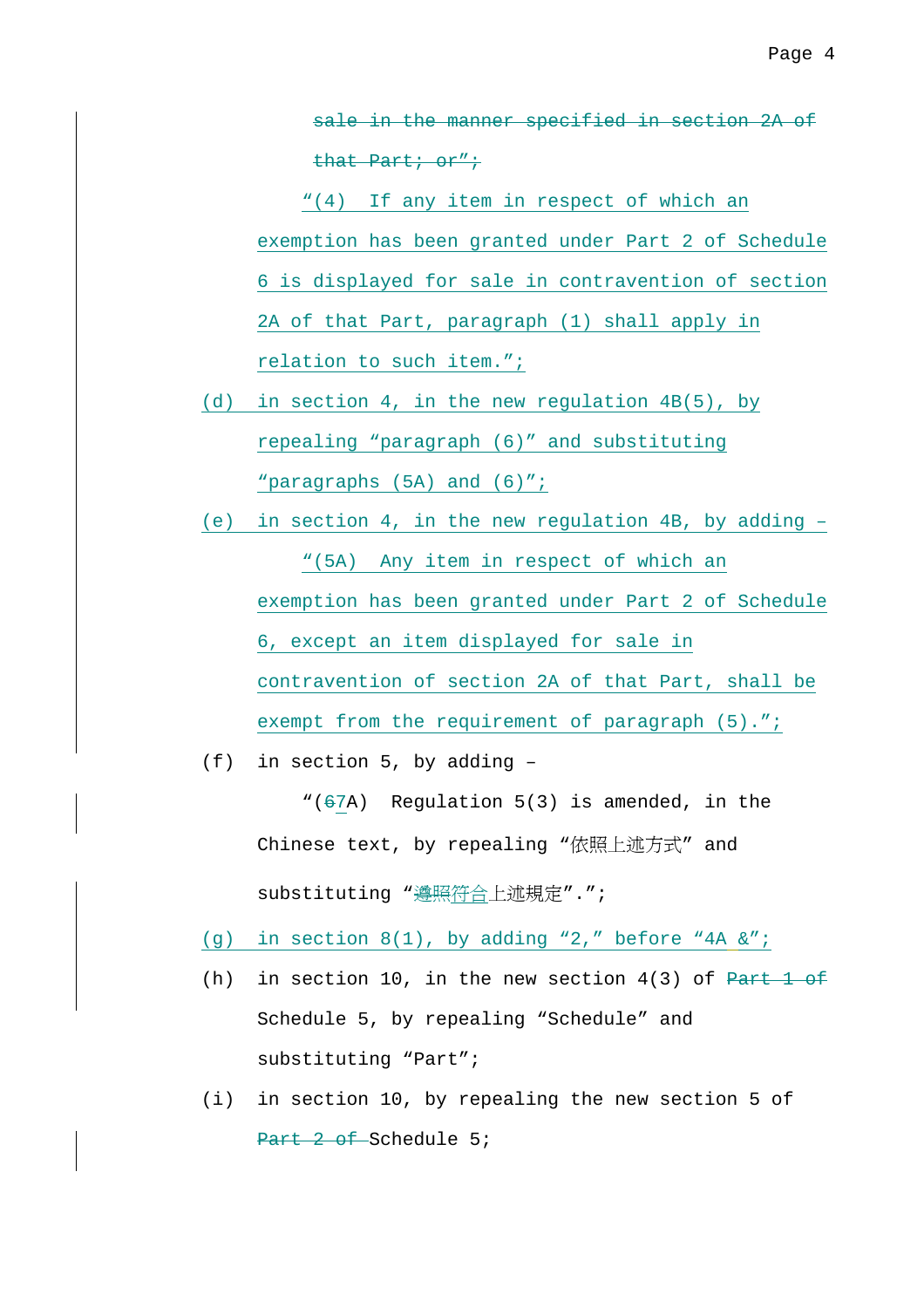- (j) in section 10, in the heading of the new Schedule 6, by repealing "PART 1 OF";
- (k) in section 10, by repealing the new section 6(a) of Part 1 of Schedule 6 and substituting –
	- "(a) packed in a container which contains
		- (i) no other ingredient; or
		- (ii) ingredients packed in a separate container which has a total surface area of less than  $100 \text{ cm}^2$ ; and";
- (l) in section 10, by repealing the new section 10(b) of Part 1 of Schedule 6 and substituting –
	- "(b) packed in a container which contains
		- (i) no other ingredient; or
		- (ii) ingredients packed in a separate container which has a total surface area of less than  $100 \text{ cm}^2$ ; and";
- (m) in section 10, in the heading of the new Part 2 of Schedule 6, by repealing "PART 1 OF SCHEDULE 5 UNDER REGULATION 4B(2)(b)" and substituting "SCHEDULE 5 UNDER REGULATION  $4B(2)(b)$  and  $(5A)$ ";
- (n) in section 10, in the heading of the new section 1 of Part 2 of Schedule 6, by repealing "**Part 1 of**";
- (o) in section 10, in the new section 1(1) of Part 2 of Schedule 6, by repealing "Part 1 of";
- (p) in section 10, in the new section 1 of Part 2 of Schedule 6, by adding –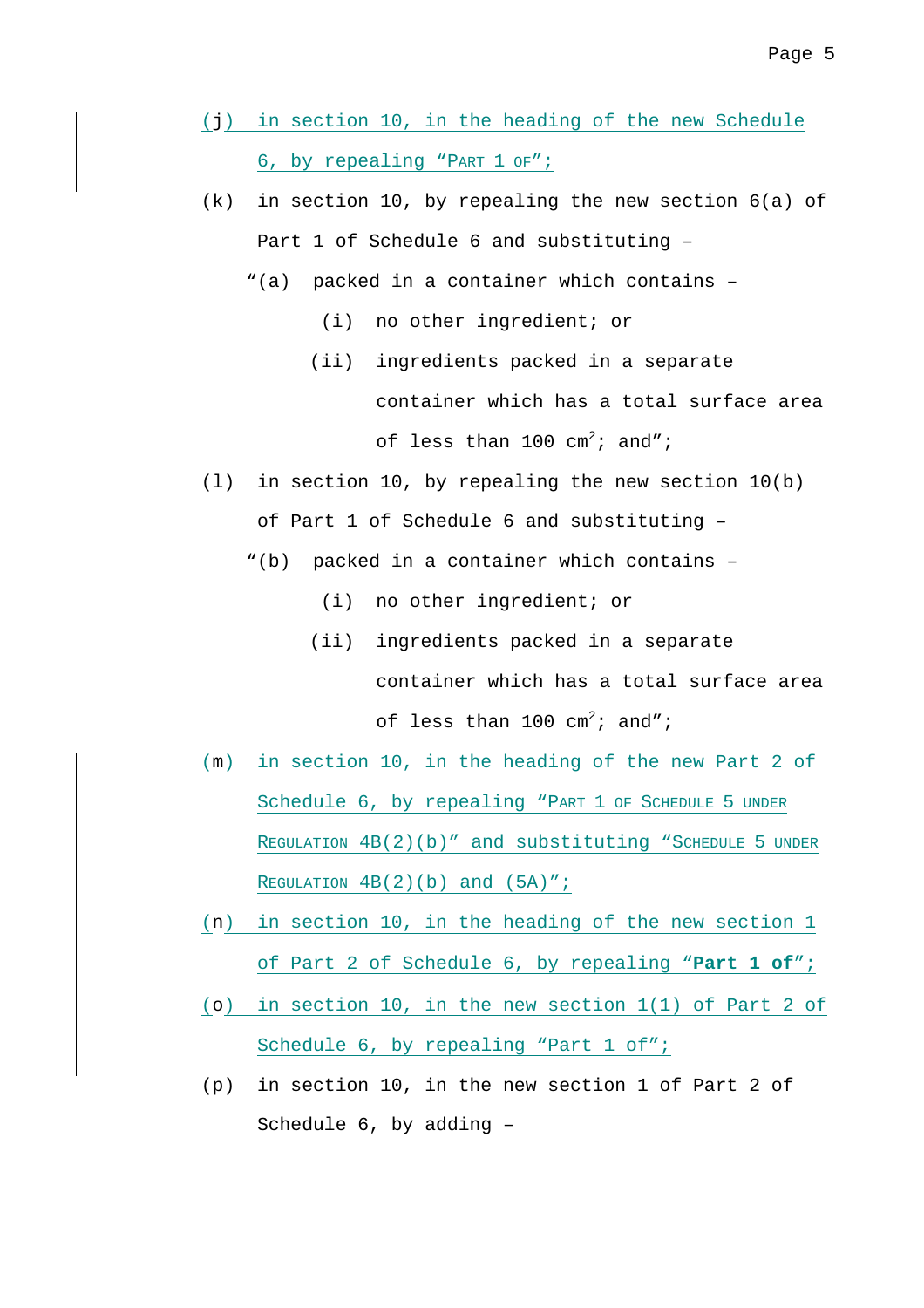"(1A) In determining whether certain prepackaged foods are of the same version for the purposes of subsection (1), regard shall be had to all relevant matters including –

- (a) the ingredients of the foods;
- (b) the volumes, weights and packing sizes of the foods;
- (c) the flavours of the foods;
- (d) the manufacturers and packers of the foods; and
- (e) the containers of the foods.";

(q) in section 10, by repealing the new section 1(4) of Part 2 of Schedule 6 and substituting –

"(4) When an exemption is granted under subsection (1), the Authority may impose such conditions as the Authority thinks fit.";

(r) in section 10, in the new section 2 of Part 2 of Schedule 6, by adding –

"(3A) The Authority may, in respect of a renewed exemption, impose any condition in addition to or instead of any condition previously imposed under section 1(4).";

(s) in section 10, in the new Part 2 of Schedule 6, by adding –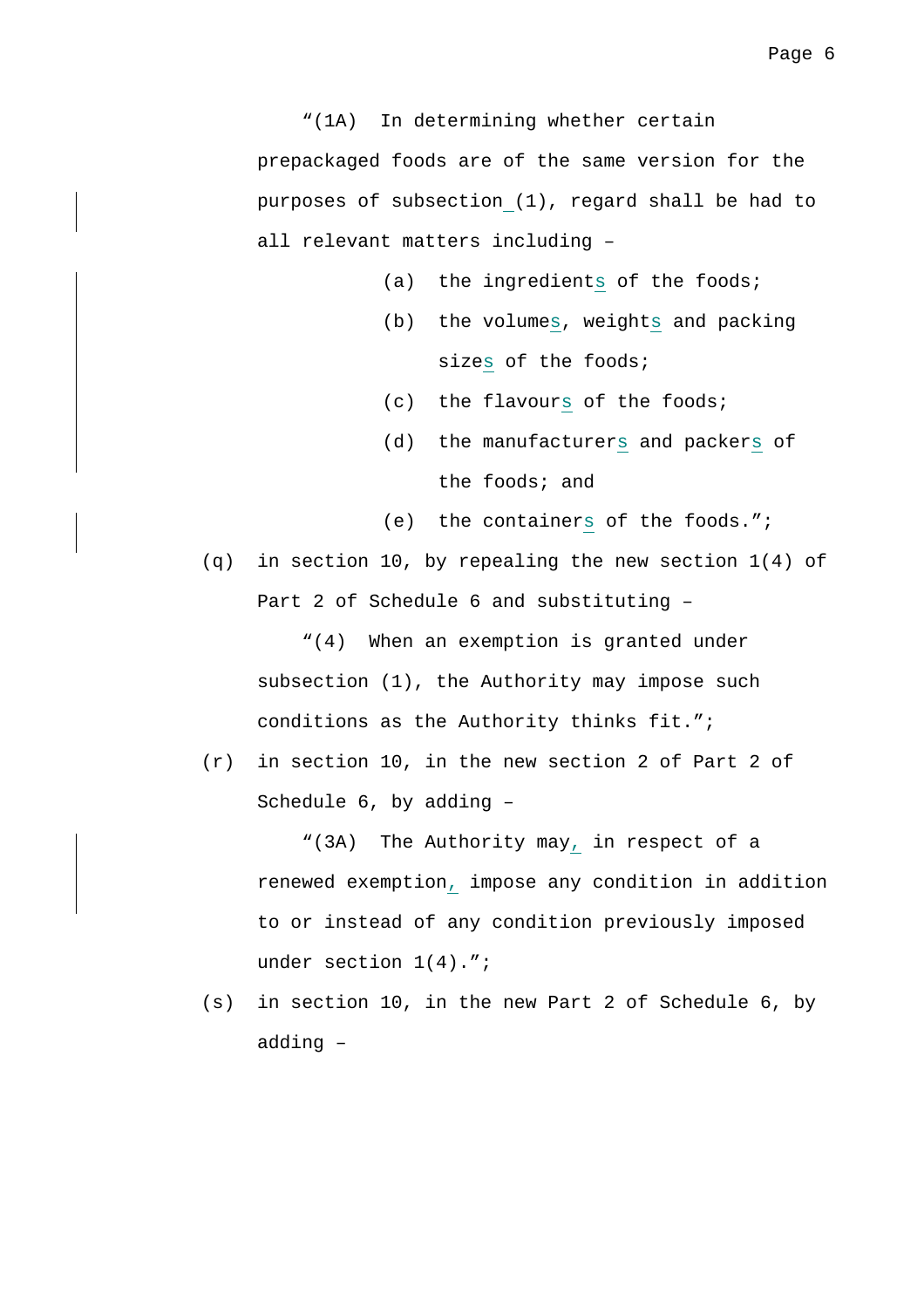#### "2A. **Labelling and dDisplaying for sale**

No prepackaged food in respect of which an exemption has been granted under section 1(1) shall be displayed for sale unless –

> (a) the food bears a label which is securely affixed to or forms part of its container and contains -

> > (ai) the food bears a label(in the case where there is a nutrition claim made on the label of, or in any advertisement for, the food) the following text in both the Chinese and English languages in a conspicuous and easily legible manner – "香港特區政府忠告

#### 豁免營養標籤

此產品的營養標籤及聲稱未必符合香港法律

#### HKSARG WARNING

Nutrition labelling exempted

Nutrition label and claims for

this product may not comply

with Hong Kong laws"; or

(ii) (in the case where there is no nutrition claim made on the

label of, and in any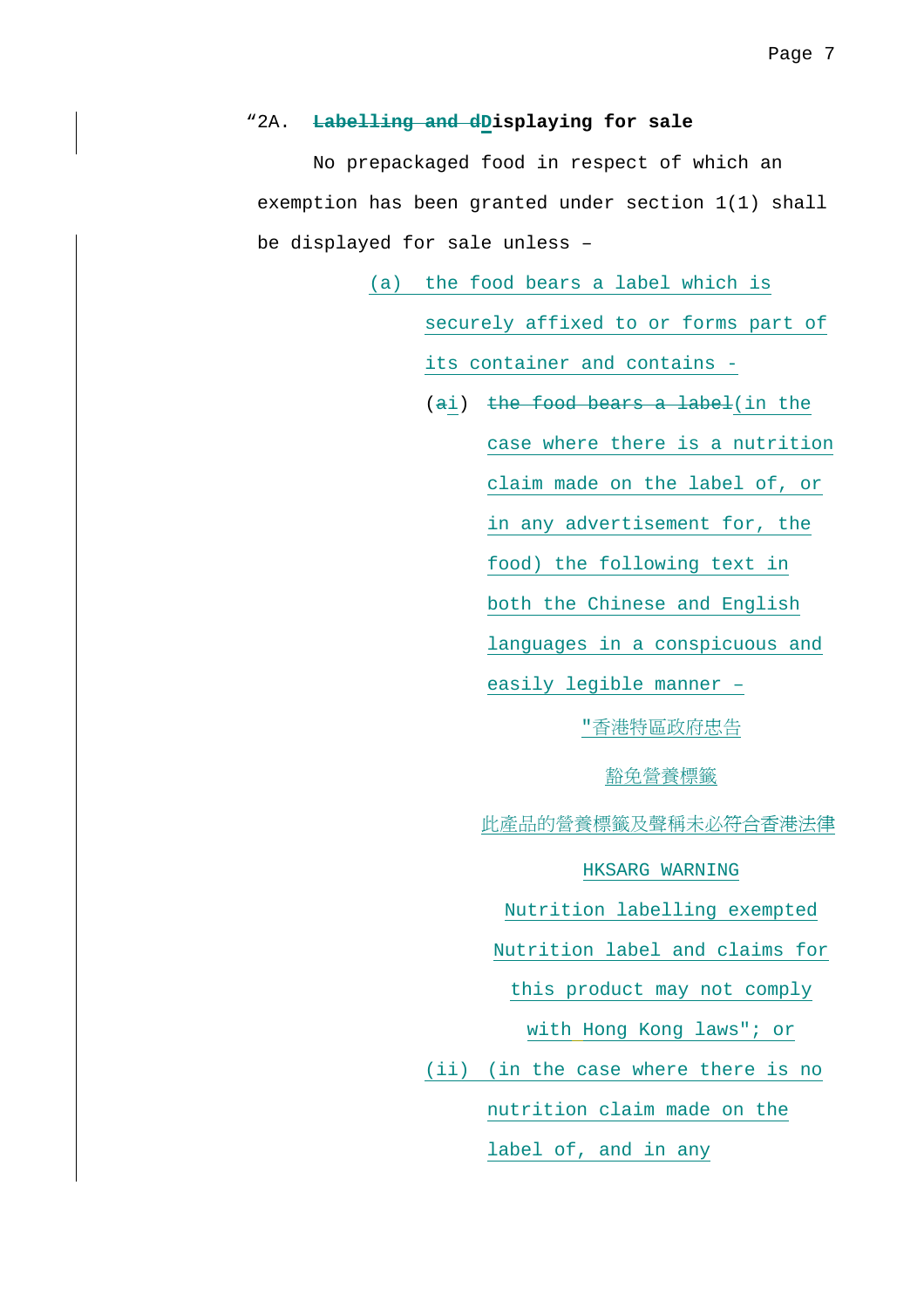advertisement for, the food)

the following text in both the

Chinese and English languages

in a conspicuous and easily

legible manner –

### "豁免營養標籤

- Nutrition labelling exempted";
- (b) the label referred to in paragraph

(a) (including the text on the

label) is –

- (i) of a design, form and size (including font size of the text) as specified by the Authority in the conditions imposed under section 1(4) or 2(3A); and
- (ii) used in compliance with those conditions; and
- (bc) the exemption number assigned by the Authority is also-clearly -
	- (i) marked on the label referred to specified in paragraph (a); or
	- (ii) displayed in close proximity to the place where the food is displayed for sale.";